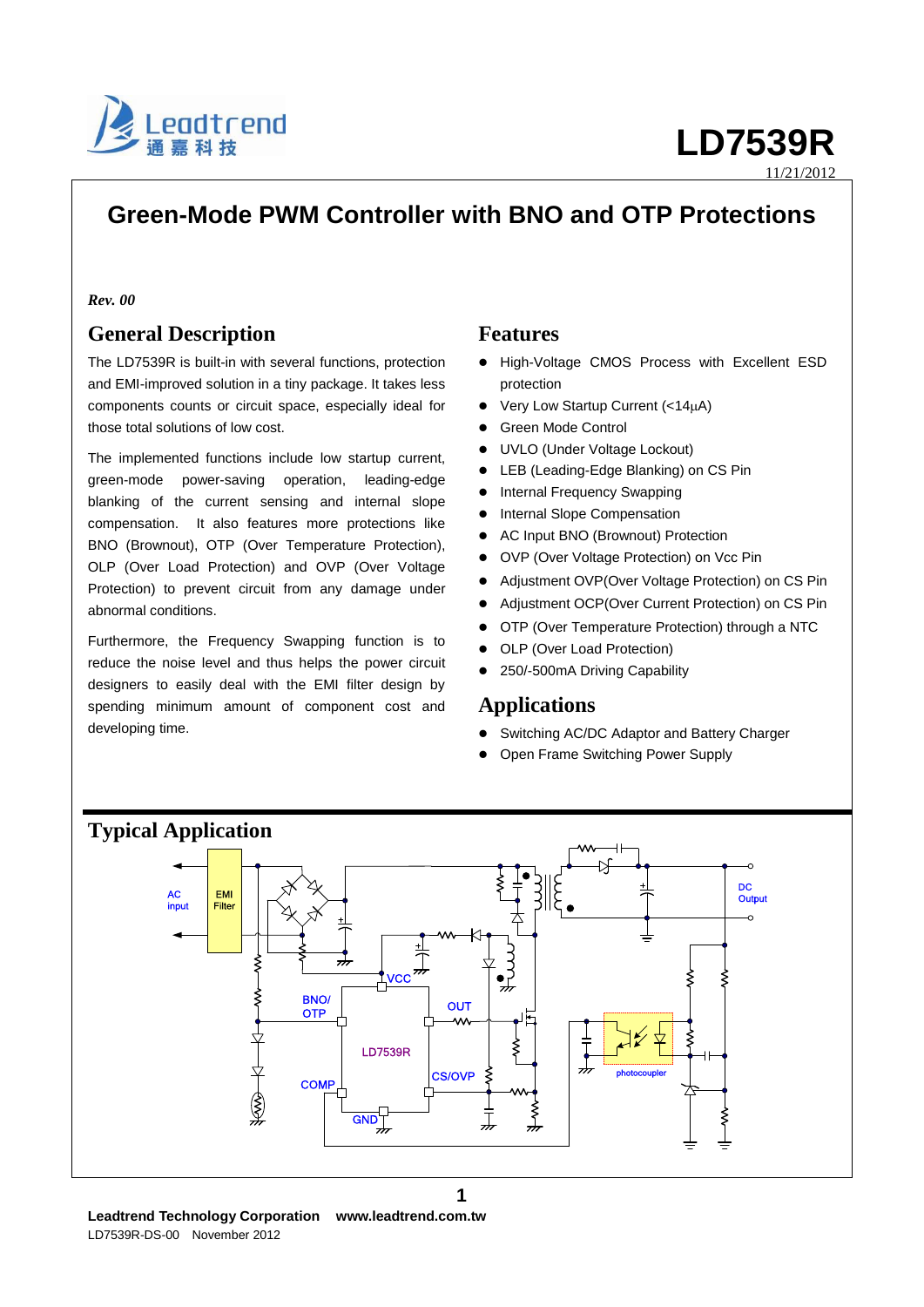

### **Pin Configuration** DIP-8 (TOP VIEW) SOT-26 (TOP VIEW) YY, Y : Year code (D: 2004, E: 2005…..) WW, W : Week code<br>PP : Production c : Production code P39R : LD7539R **1 2 3 6 5 4** GND COMPBNO/OTP OUT VCC CS **YWP 39R pp** 1 | 2 | 3 | 4 8 | 17 | 16 | 15 **TOP MARK YYWWPP** OUT ပ္ ၂<br>><br>> GND 능<br>O 오 OR<br>이<br>이

# **Ordering Information**

| Part number       | Package | <b>Top Mark</b> | <b>Shipping</b>    |
|-------------------|---------|-----------------|--------------------|
| <b>LD7539R GL</b> | SOT-26  | <b>YWP/39R</b>  | 3000 /tape & reel  |
| LD7539R GN        | DIP-8   | LD7539RGN       | 3600 /tube /Carton |

The LD7539R is RoHs compliant/ Green Packaged.

## **Protection Mode**

| <b>Switching Freq.</b> | <b>VCC OVP</b> | <b>CS OVP</b> | OLP           | <b>OTP Pin</b> |
|------------------------|----------------|---------------|---------------|----------------|
| 65kHz                  | Auto recovery  | Auto recovery | Auto recovery | Latch          |

# **Pin Descriptions**

| <b>PIN</b><br><b>SOT-26</b> | <b>PIN</b><br>DIP-8 | <b>NAME</b>                                                                                                                                            | <b>FUNCTION</b>                                                                                                                                                                                                               |  |
|-----------------------------|---------------------|--------------------------------------------------------------------------------------------------------------------------------------------------------|-------------------------------------------------------------------------------------------------------------------------------------------------------------------------------------------------------------------------------|--|
|                             | 8                   | <b>GND</b>                                                                                                                                             | Ground                                                                                                                                                                                                                        |  |
| 2                           | 7                   | Voltage feedback pin (same as the COMP pin in UC384X). Connect a<br><b>COMP</b><br>photo-coupler to close the control loop and achieve the regulation. |                                                                                                                                                                                                                               |  |
| 3                           | 5                   | BNO/OTP                                                                                                                                                | This pin is connected to the AC line input via two resistors to achieve brownout<br>function. This pin also can achieve the OTP latching function by connecting an<br>external NTC thermal resistor from this pin to GND pin. |  |
| 4                           | $\overline{4}$      | CS/OVP                                                                                                                                                 | Current sense pin, connect it to sense the MOSFET current. This pin is also<br>connected to an auxiliary winding of the PWM transformer through a resistor<br>and a diode for output over-voltage protection.                 |  |
| 5                           | $\mathcal{P}$       | VCC                                                                                                                                                    | Supply voltage pin                                                                                                                                                                                                            |  |
| 6                           |                     | <b>OUT</b>                                                                                                                                             | Gate drive output to drive the external MOSFET                                                                                                                                                                                |  |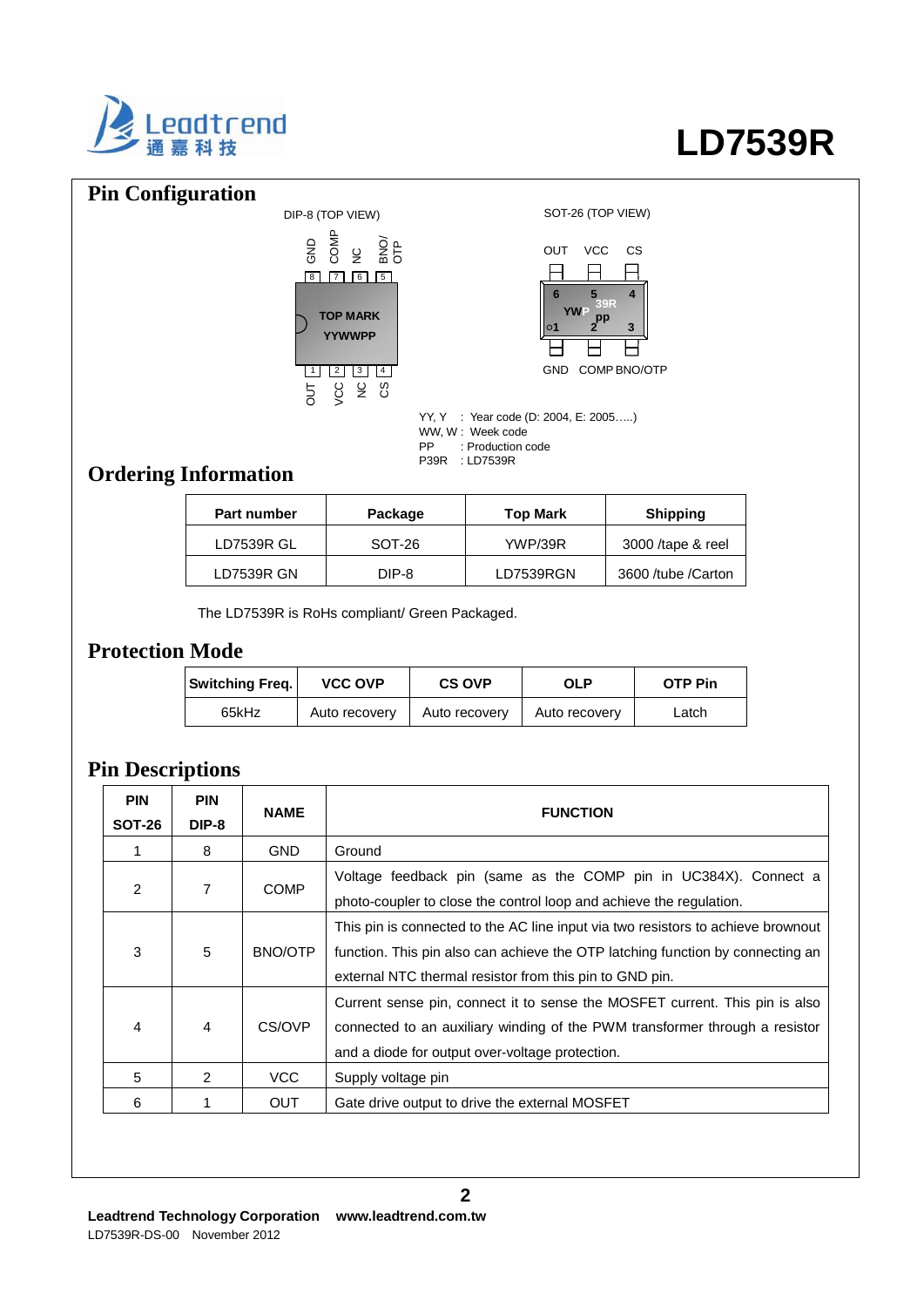

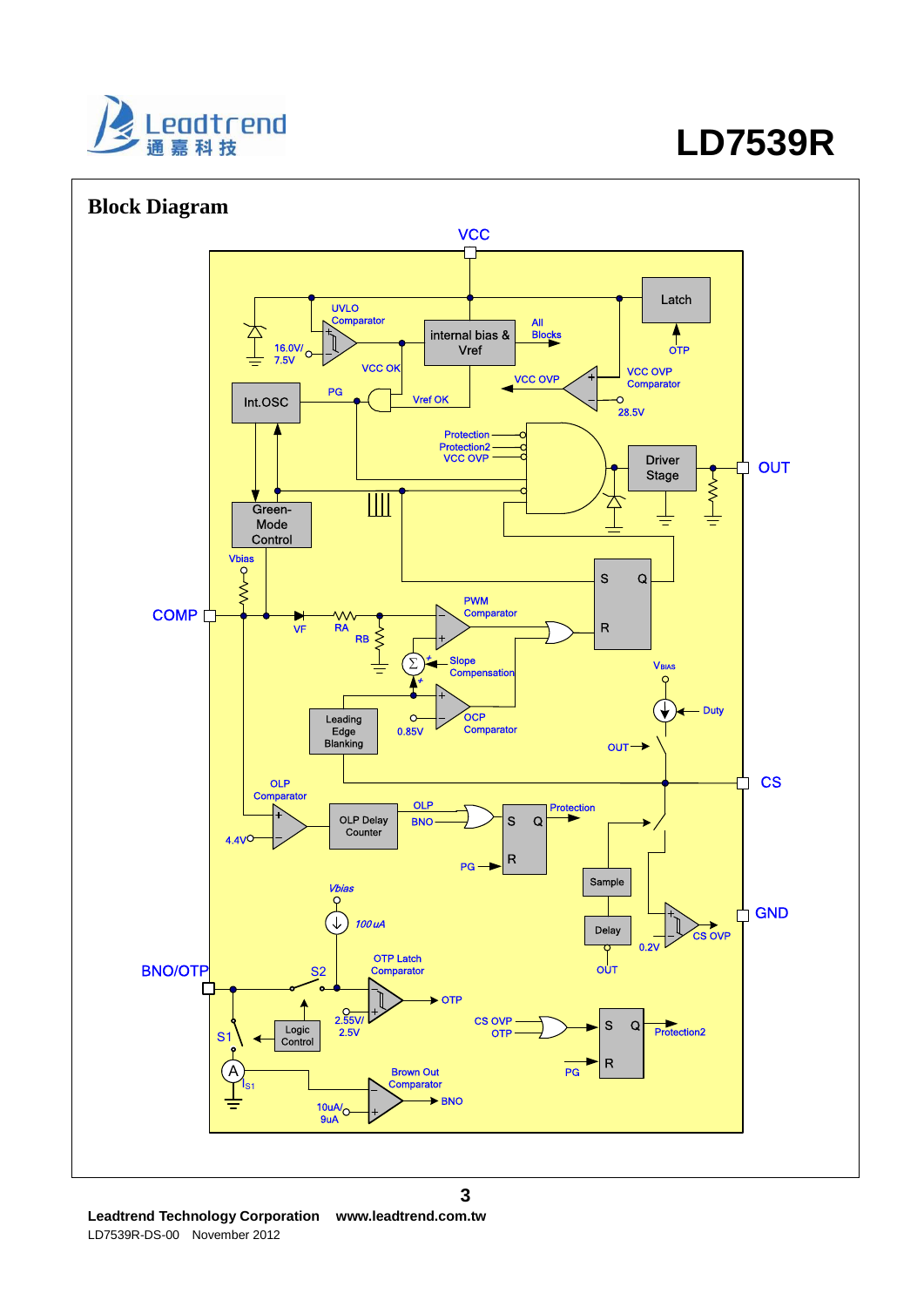

## **Absolute Maximum Ratings**

|                                                                     | $-0.3V - 30V$                      |
|---------------------------------------------------------------------|------------------------------------|
|                                                                     | $-0.3V - 6V$                       |
|                                                                     | $-0.3V - Vcc + 0.3V$               |
|                                                                     | $150^{\circ}$ C                    |
|                                                                     | -65 $\degree$ C to 150 $\degree$ C |
|                                                                     | $250^{\circ}$ C/W                  |
|                                                                     | $100^{\circ}$ C/W                  |
| Power Dissipation (SOT-26, at Ambient Temperature = $85^{\circ}$ C) | 160mW                              |
| Power Dissipation (DIP-8, at Ambient Temperature = $85^{\circ}$ C)  | 400mW                              |
|                                                                     | $260^{\circ}$ C                    |
|                                                                     | 2.5 KV                             |
|                                                                     | 250 V                              |

### **Caution:**

Stress exceeding Maximum Ratings may damage the device. Maximum Ratings are stress ratings only. Functional operation above the Recommended Operating Conditions is not implied. Extended exposure to stress above Recommended Operating Conditions may affect device reliability.

## **Recommended Operating Conditions**

| <b>Item</b>                                  | Min.  | Max. | Unit |
|----------------------------------------------|-------|------|------|
| <b>Operating Ambient Temperature</b>         | $-40$ | 85   | °C   |
| <b>Operating Junction Temperature</b>        |       | 125  | °C   |
| Supply VCC Voltage                           | 8.5   | 26.5 | V    |
| <b>VCC Capacitor</b>                         | 3.3   | 10   | μF   |
| Start-up resistor Value (AC Side, Half Wave) | 400K  | 1.8M | Ω    |
| Comp Pin Capacitor                           | 1     | 100  | nF   |
| CS Pin Capacitor Value                       | 47    | 390  | рF   |

Note:

- 1. It's essential to connect VCC pin with a SMD ceramic capacitor  $(0.1 \mu F \sim 0.47 \mu F)$  to filter out the undesired switching noise for stable operation. This capacitor should be placed close to IC pin as possible
- 2. Connecting a capacitor to COMP pin is also essential to filter out the undesired switching noise for stable operation.
- 3. The small signal components should be placed to IC pin as possible.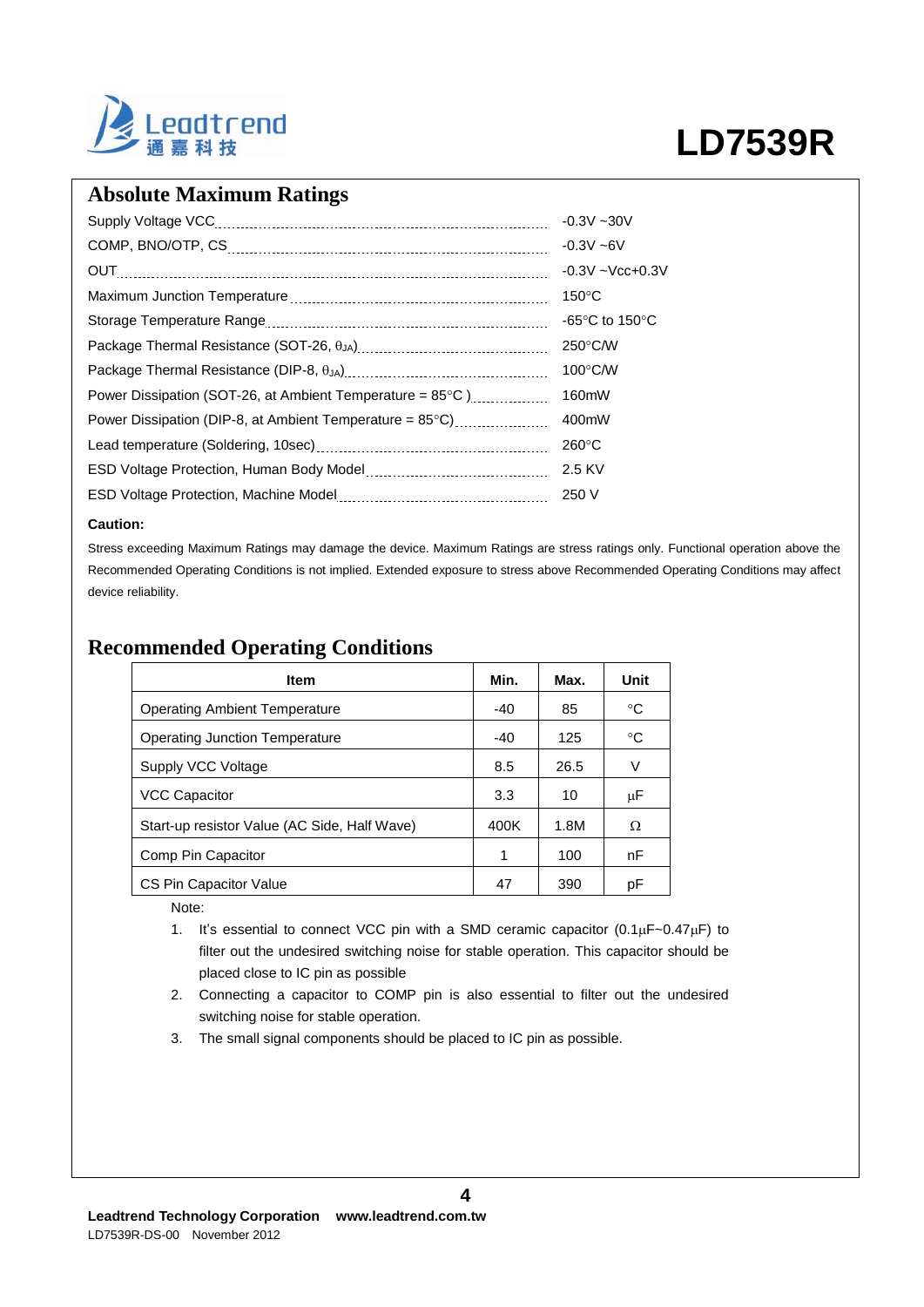

## **Electrical Characteristics**

 $(T_A = +25^{\circ}C$  unless otherwise stated,  $V_{CC} = 15.0V$ )

| <b>PARAMETER</b>                            | <b>CONDITIONS</b>                             | <b>MIN</b> | <b>TYP</b> | <b>MAX</b> | <b>UNITS</b> |
|---------------------------------------------|-----------------------------------------------|------------|------------|------------|--------------|
| <b>Supply Voltage (Vcc Pin)</b>             |                                               |            |            |            |              |
| <b>Startup Current</b>                      | $VCC < UVLO$ (ON)                             |            | 9          | 14         | μA           |
|                                             | V <sub>COMP</sub> =0V                         | 0.5        | 0.58       | 0.66       | mA           |
|                                             | V <sub>COMP</sub> =3V                         |            | 1.85       |            | mA           |
| <b>Operating Current</b>                    | OLP Tripped/ Auto                             |            | 0.45       |            | mA           |
| (with 1nF load on OUT pin)                  | OVP Tripped/ Auto                             |            | 0.45       |            | mA           |
|                                             | <b>BNO Tripped/ Auto</b>                      |            | 0.45       |            | mA           |
|                                             | OTP Pin Tripped/Latch                         |            | 0.95       |            | mA           |
| <b>Holding Current</b>                      | Vcc=6V (latched)                              | 370        | 430        | 490        | μA           |
| UVLO (off)                                  |                                               | 7.0        | 7.5        | 8.0        | V            |
| UVLO (on)                                   |                                               | 15         | 16         | 17         | V            |
| <b>BNO Enable VCC Level</b>                 |                                               | 12         | 13         | 14         | V            |
| VCC OVP Level                               |                                               | 27.5       | 28.5       | 29.5       | $\vee$       |
| VCC OVP pin de-bounce time                  | $\star$                                       |            | 8          |            | cycle        |
| <b>Voltage Feedback (Comp Pin)</b>          |                                               |            |            |            |              |
| <b>Short Circuit Current</b>                | V <sub>COMP</sub> =0V                         | 0.105      | 0.125      | 0.145      | mA           |
| Open Loop Voltage                           | COMP pin open                                 | 4.75       | 5          | 5.25       | $\vee$       |
| Green Mode Threshold VCOMP                  | $\star$                                       |            | 2.4        |            | $\vee$       |
| Zero Duty Threshold VCOMP                   |                                               |            | 1.4        |            | $\vee$       |
| Zero Duty Hysteresis                        |                                               |            | 100        |            | mV           |
| <b>Current Sensing (CS/OVP pin)</b>         |                                               |            |            |            |              |
| Maximum Input Voltage, V <sub>CS_OFF</sub>  |                                               | 0.837      | 0.85       | 0.863      | $\vee$       |
| Max. OCP Compensation Current,              |                                               | 234        | 240        | 246        | $\mu$ A      |
| $I_{OCP}$                                   |                                               |            |            |            |              |
| Leading Edge Blanking Time, LEB             |                                               | 170        | 230        | 290        | ns           |
| Internal Slope Compensation                 | 0% to D <sub>MAX</sub> . (Linearly increase)* |            | 300        |            | mV           |
| Input impedance                             |                                               | 1          |            |            | $M\Omega$    |
| Delay to Output                             | $\star$                                       |            |            | 100        | ns           |
| Soft Start Duration                         | $\star$                                       |            | 6.5        |            | ms           |
| <b>Over Voltage Protection (CS/OVP pin)</b> |                                               |            |            |            |              |
| <b>OVP Trip Current Level</b>               |                                               | 0.182      | 0.2        | 0.218      | V            |
| De-bounce Cycle                             | $\star$                                       |            | 8          |            | Cycle        |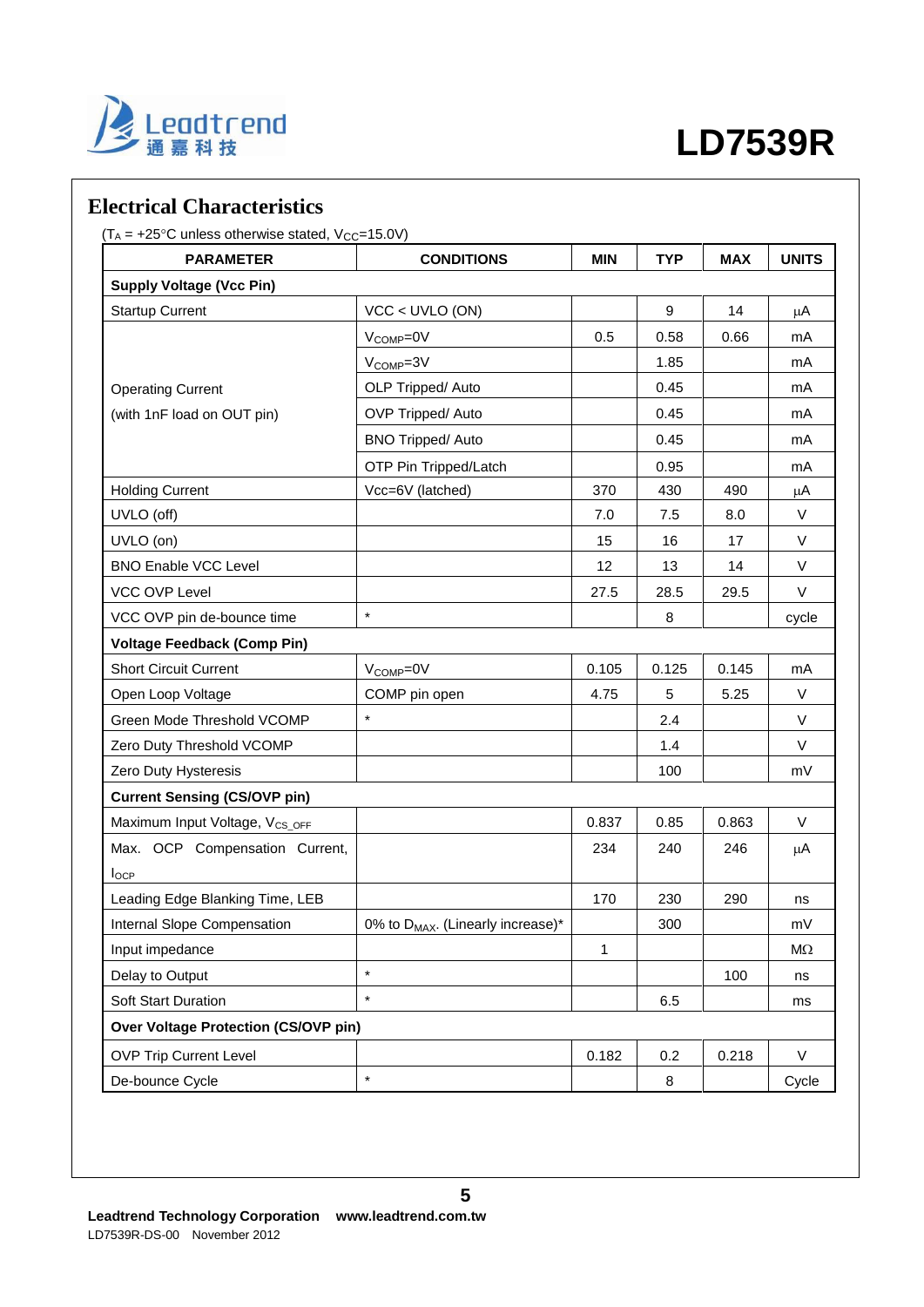

| <b>PARAMETER</b>                                      | <b>CONDITIONS</b>                  | <b>MIN</b>  | <b>TYP</b>       | <b>MAX</b> | <b>UNITS</b> |
|-------------------------------------------------------|------------------------------------|-------------|------------------|------------|--------------|
| <b>Oscillator for Switching Frequency</b>             |                                    |             |                  |            |              |
| Frequency, FREQ                                       |                                    | 63          | 65               | 67         | kHz          |
| Green Mode Frequency, FREQG                           |                                    | 21.5        | 25               | 28         | kHz          |
| <b>Frequency Swapping</b>                             | V <sub>COMP</sub> >3V              |             | ± 4.0            |            | kHz          |
| Temp. Stability                                       | $(-20^{\circ}C - 85^{\circ}C)^{*}$ | $\mathbf 0$ | 5                |            | $\%$         |
| <b>Voltage Stability</b>                              | (VCC=11V-25V)*                     | 0           | 1                |            | %            |
| <b>Gate Drive Output (OUT Pin)</b>                    |                                    |             |                  |            |              |
| Output Low Level                                      | VCC=15V, lo=20mA                   |             |                  | 1          | V            |
| Output High Level                                     | VCC=15V, lo=20mA                   | 8           |                  | 15         | V            |
| Output High Clamp Level                               | $V_{CC} = 20V$                     | 13          | 15               | 17         | V            |
| <b>Rising Time</b>                                    | Load Capacitance=1000pF            |             | 150              | 250        | ns           |
| <b>Falling Time</b>                                   | Load Capacitance=1000pF            |             | 50               | 100        | ns           |
| Max. Duty                                             |                                    | 71          | 75               | 79         | $\%$         |
| <b>OLP (Over Load Protection)</b>                     |                                    |             |                  |            |              |
| OLP Trip Level                                        |                                    | 4.2         | 4.4              | 4.6        | V            |
| OLP Delay Time at start-up                            | OLP+ Soft Start*                   |             | 71.5             |            | ms           |
| OLP Delay Time after start-up                         |                                    | 60          | 65               | 70         | ms           |
| <b>BNO Pin Protection (BNO/OTP Pin) Auto Recovery</b> |                                    |             |                  |            |              |
| <b>BNO IN Trip Level</b>                              |                                    | 9.2         | 10               | 10.8       | $\mu$ A      |
| <b>BNO Out Trip Level</b>                             |                                    | 8.28        | $\boldsymbol{9}$ | 9.72       | $\mu$ A      |
| <b>BNO IN De-bounce Time</b>                          | $V_{\text{COMP}} > 3V$             |             | 250              |            | $\mu$ S      |
| <b>BNO Out De-bounce Time</b>                         | $V_{COMP} > 3V$                    | 63          | 70               | 77         | ms           |
| <b>OTP Pin Latch Protection (BNO/OTP Pin)</b>         |                                    |             |                  |            |              |
| <b>OTP Pin Source Current</b>                         |                                    | 93          | 100              | 107        | μA           |
| OTP Turn-On Trip Level                                |                                    | 2.50        | 2.55             | 2.60       | $\vee$       |
| OTP Turn-Off Trip Level                               |                                    | 2.45        | 2.5              | 2.55       | V            |
| OTP pin de-bounce time                                | $V_{COMP} > 3V$                    | 400         | 500              | 600        | μS           |
| OTP detect time                                       | $\star$                            |             | $\overline{2}$   |            | ms           |

\*: Guaranteed by design.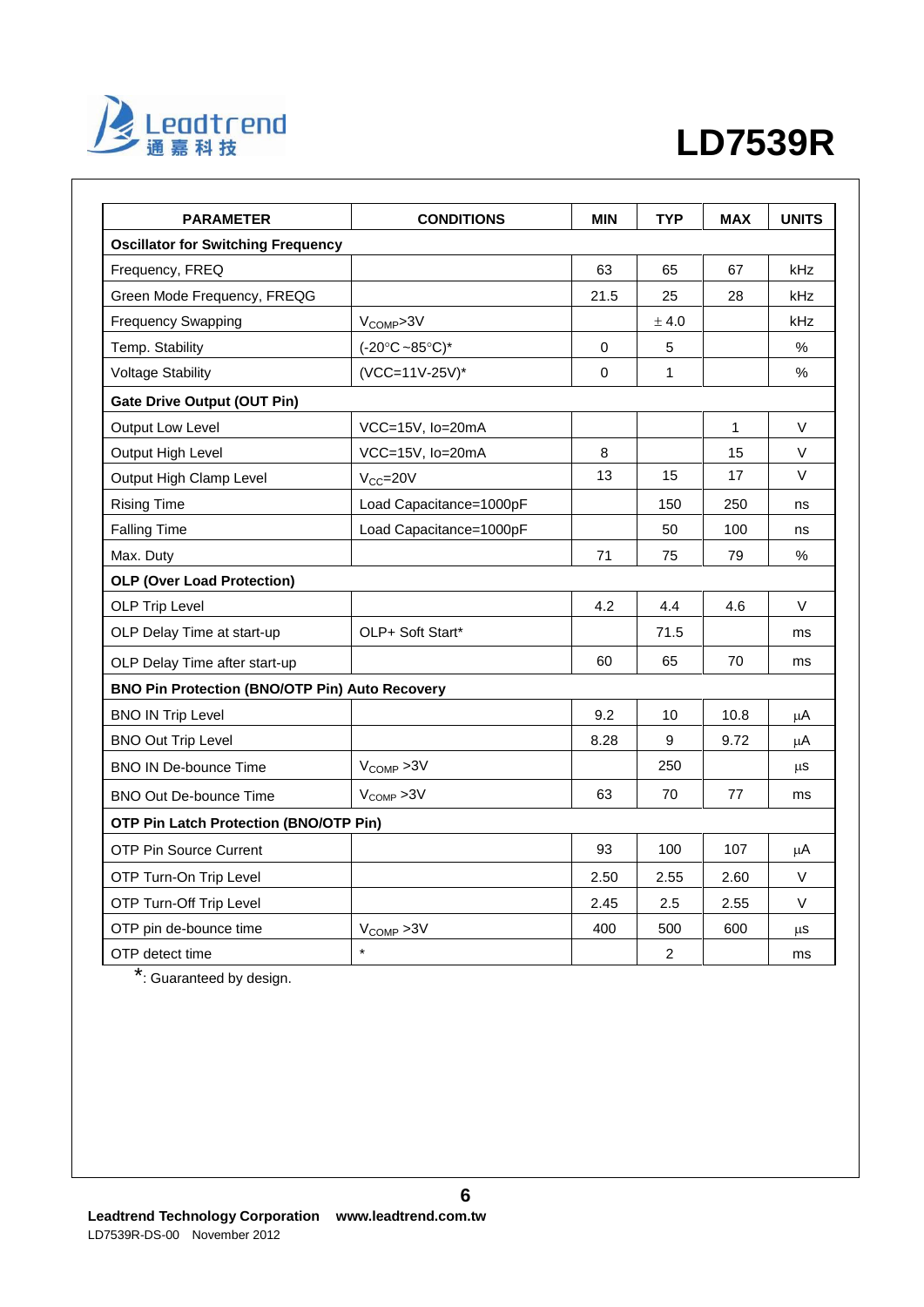

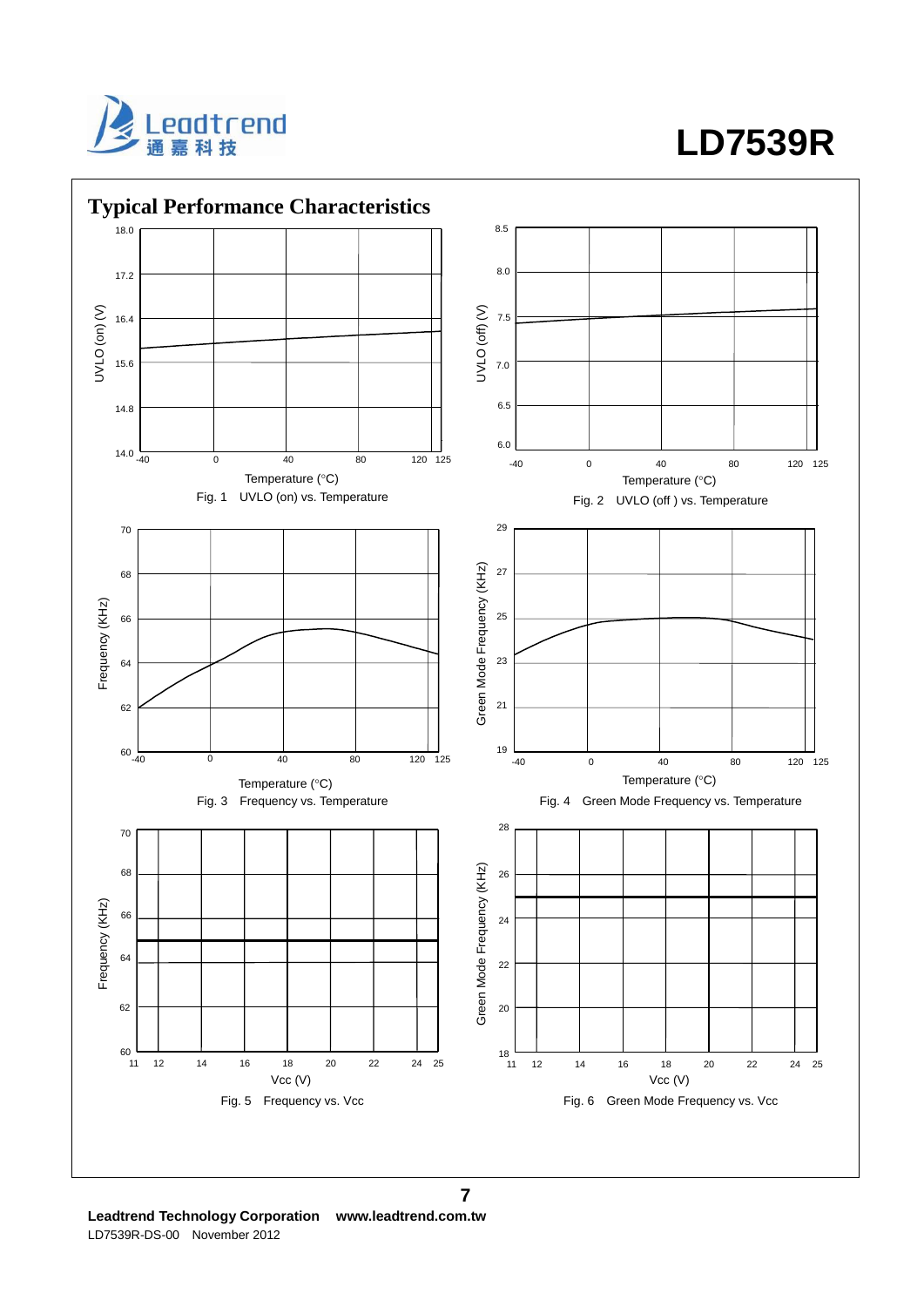



**Leadtrend Technology Corporation www.leadtrend.com.tw**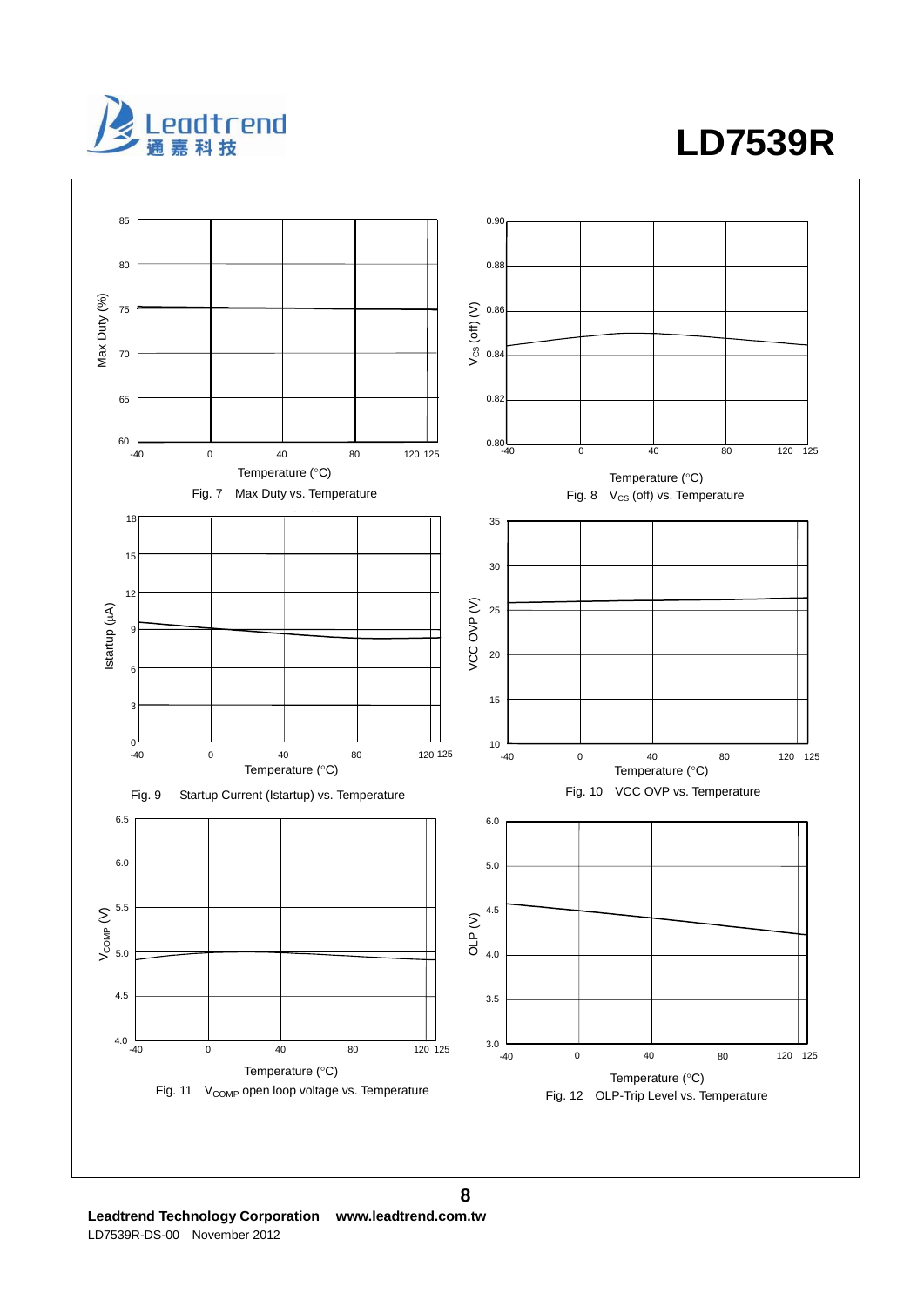

### **Application Information**

### **Operation Overview**

The LD7539R meets the green-power requirement and is intended for the use in those modern switching power suppliers and adaptors which demand higher power efficiency and power-saving. It integrates with more functions to reduce the external components counts and the size. Its major features are described as below.

### **Under Voltage Lockout (UVLO)**

An UVLO comparator is implemented in it to detect the voltage on the VCC pin. It would assure the supply voltage enough to turn on the LD7539R PWM controller and further to drive the power MOSFET. As shown in Fig. 13, a hysteresis is built in to prevent the shutdown from the voltage dip during startup.





### **Startup Current and Startup Circuit**

The typical startup circuit to generate  $V_{CC}$  of the LD7539R is shown in Fig. 14. During the startup transient, the  $V_{CC}$ is below UVLO threshold. Before it has sufficient voltage to develop OUT pulse to drive the power MOSFET, R1 will provide the startup current to charge the capacitor C1. Once  $V_{CC}$  obtain enough voltage to turn on the LD7539R and further to deliver the gate drive signal, it will enable the auxiliary winding of the transformer to provide supply current. Lower startup current requirement on the PWM

controller will help to increase the value of R1 and then reduce the power consumption on R1. By using CMOS process and the special circuit design, the maximum startup current for LD7539R is only 14µA.

If a higher resistance value of the R1 is chosen, it will usually take more time to start up. To carefully select the value of R1 and C1 will optimize the power consumption and startup time.



# **Current Sensing and Leading-edge**

### **Blanking**

The typical current mode of PWM controller feedbacks both current signal and voltage signal to close the control loop and achieve regulation. As shown in Fig. 15, the LD7539R detects the primary MOSFET current from the CS pin, which is not only for the peak current mode control but also for the pulse-by-pulse current limit. The maximum voltage threshold of the current sensing pin is set at 0.85V. From above, the MOSFET peak current can be obtained from below.

$$
I_{PEAK(MAX)} = \frac{0.85V}{R_S}
$$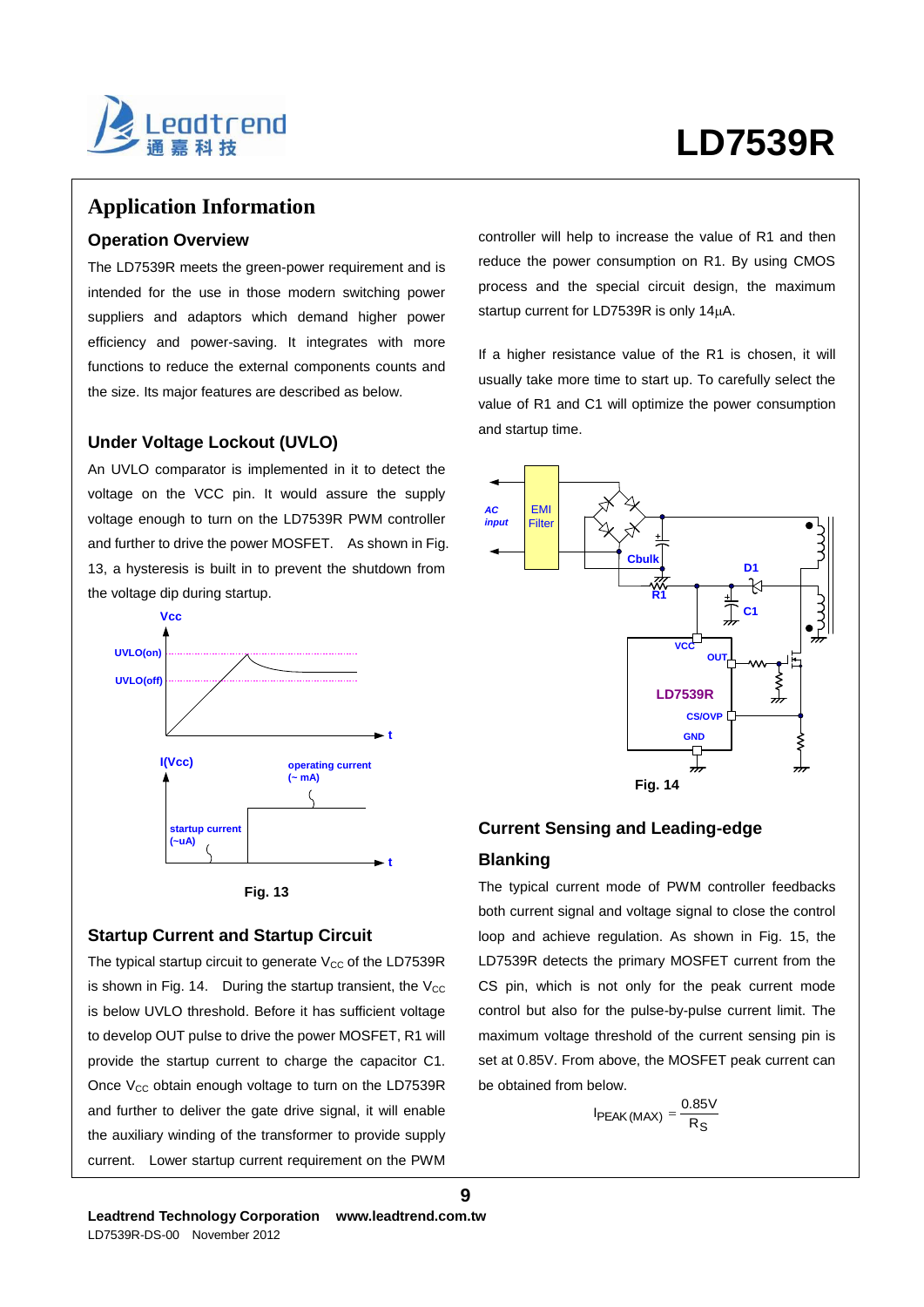

A leading-edge blanking (LEB) time is included in the input of CS pin to prevent the false-trigger from the current spike.



### **Output Stage and Maximum Duty-Cycle**

An output stage of a CMOS buffer, with typical 250/-500mA driving capability, is incorporated to drive a power MOSFET directly. And the maximum duty-cycle of LD7539R is limited to 75% to avoid the transformer saturation.

### **Voltage Feedback Loop**

The voltage feedback signal is provided from the TL431 at the secondary side through the photo-coupler to the COMP pin of the LD7539R. Similar to UC3842, the LD7539R would carry a diode voltage offset at the stage to feed the voltage divider at the ratio of RA and RB, that is,

$$
V_{-(PWM_{COMPARATOR})} = \frac{RB}{RA+RB} \times (V_{COMP} \, - V_F)
$$

A pull-high resistor is embedded internally and can be eliminated externally.

### **Oscillator and Switching Frequency**

The LD7539R is implemented with Frequency Swapping function which helps the power supply designers both to optimize EMI performance and lower system cost. The switching frequency substantially centers at 65KHz, and swap between a range of ±4KHz.

### **Green-Mode Operation**

With the green-mode control, the switching frequency can be reduced under the light load condition. This feature helps to improve the efficiency in light load conditions. The green-mode control is Leadtrend Technology's own property. Fig. 16 shows the characteristics of the switching frequency vs. the comp pin voltage  $(V_{\text{COMP}})$ 

### **On/Off Control**

The LD7539R will be turned off if COMP pin is pulled below 1.4V. The output of the LD7539R will be disabled immediately under such condition. The off-mode will not be released until the pull-low signal is removed.



### **Internal Slope Compensation**

**10**

In the conventional applications, the problem of the stability is a critical issue for current mode controlling, when it operates over 50% duty-cycle. As UC384X, It takes slope compensation from injecting the ramp signal of the RT/CT pin through a coupling capacitor. It therefore requires no extra design for the LD7539R since it is integrated with it already.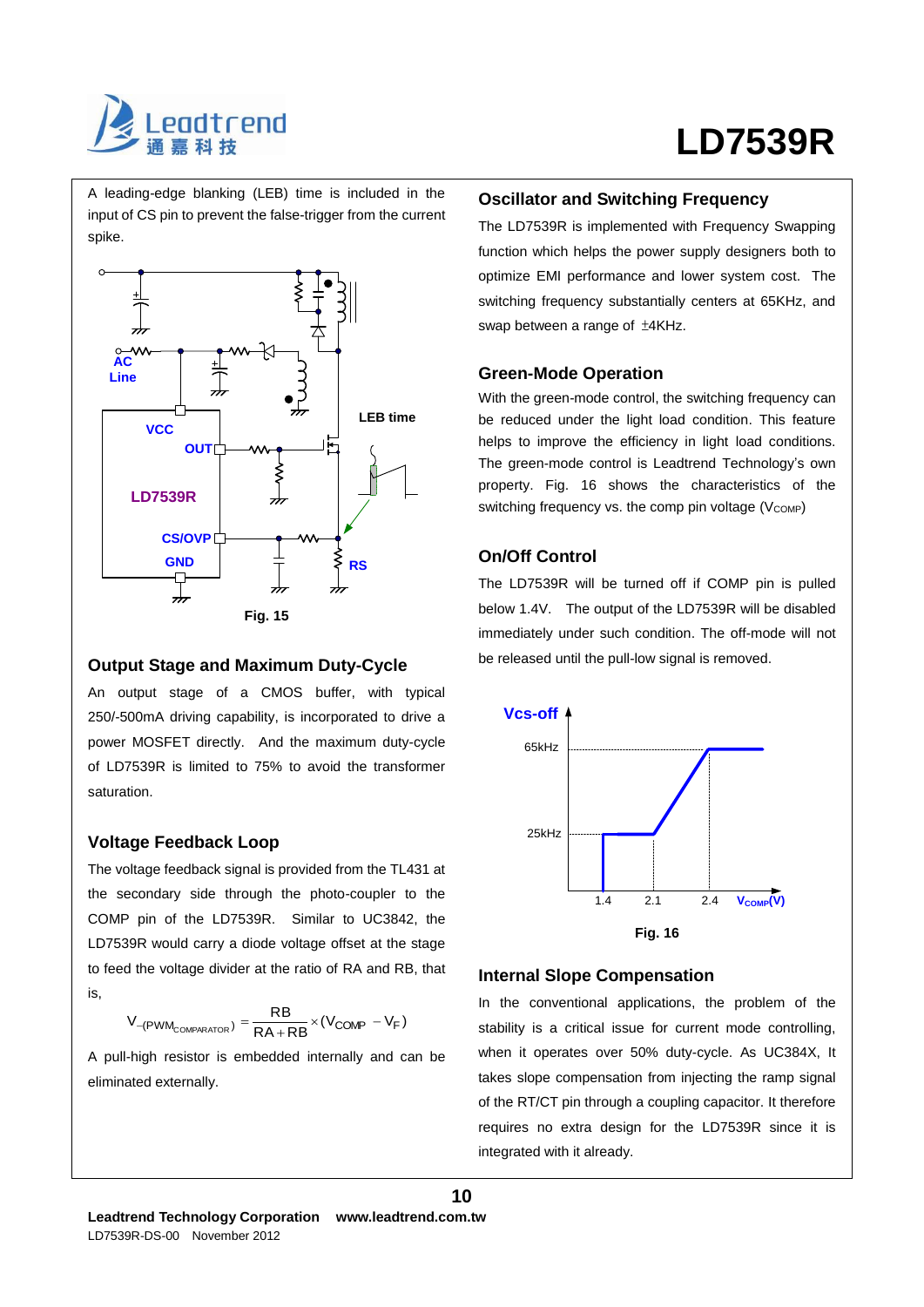

### **Brownout and OTP Protection**

LD7539R is implemented with BNO and OTP protection in one pin. As shown in Fig. 17. It detects BNO signal during positive cycle of AC input voltage and OTP signal during negative cycle, in cooperation with unfiltered AC input (Line or Neutral). During the positive cycle, S1 will turn on and BNO comparator will sense the input voltage S1. Then, BNO/OTP pin voltage will drop to 0.3V, less than the forward conducted voltage of D1, D2. Meanwhile, there's no more current flowing through NTC to affect BNO function. However, the D1 and D2 will leak a little at high temperature. So, the BNO level will be affected. It's suggested to choose low leakage current type of D1 and D2 (EX: BAS116WS) to increase BNO accuracy. While S1's current stays at low level (<BNO out trip level) for more than a de-bounce time, the BNO comparator will turn off the controller and VCC will hiccup between UVLO-ON and UVLO-OFF until the S1's current draws back above BNO in trip level. The brownout protection is auto recovery.

During negative cycle, the S1 current will sink to  $2\mu A$  and S1 is disabled, leaving S2 enabled to detect OTP function. After 2ms of OTP detecting time, the OTP function will be disabled and BNO function enabled. When S2 is on, a constant current (l<sub>OTP</sub>) flows through NTC resistor and produces voltage over BNO/OTP pin. If the BNO/OTP pin voltage is lower than OTP turn-off trip level and lasts for a de-bounce time, latch mode is activated and stops PWM switching. There are two conditions required to restart it successfully. First, cool down the circuit so that NTC resistance will increase and raise BNO/OTP pin voltage up above OTP turn-on trip level. Then, remove the AC power cord and restart AC power-on recycling.

### **BNO/OTF** AC side NTC 10uA/ 9uA Brown Out **Comparator** Vbias **OTP Latch Comparator** 2.55V/ 2.5V S1 S2  $I_{S1}$ Logic Control BNO OTP Rbno1 |  $(\downarrow)$  /other D1 रा ज  $\geq$ R<sub>BNO2</sub> **Fig. 17**

**LD7539R**

# **Adjustable Over Current Compensation (CS/OVP Pin)**

In general, the power converter can deliver more current with high input voltage than low input voltage. To compensate this, an offset voltage is added to the CS signal by an internal current source  $(I_{OCP})$  and an external resistor  $(R_{OCP})$  in series between the sense resistor  $(Rs)$ and the CS/OVP pin, as shown in Fig. 18. By selecting a proper value of the resistor in series with the CS pin, the amount of compensation can be adjusted. The value of I<sub>OCP</sub> depends on the duty cycle of OUT pin. The equation of IOCP is decreased as:

 $\vert$  $\mathfrak{r}$  $I_{OCP} = \begin{cases}$  $\overline{1}$  $(0.625 - Duty) \cdot 480uA(0.125 < Duty < 0.625)$ 240uA (Duty  $\leq$  0.125) 0uA  $(Duty \ge 0.625)$ 

In light load, this offset is in same level of magnitude as the current sense signal, it shall be canceled. Therefore the compensation current will be fully added once the COMP voltage is above 2.9V.

 $R_{OCP}:470\Omega$ ~1.2k $\Omega$ ; C<sub>OCP</sub>:47pF~390pF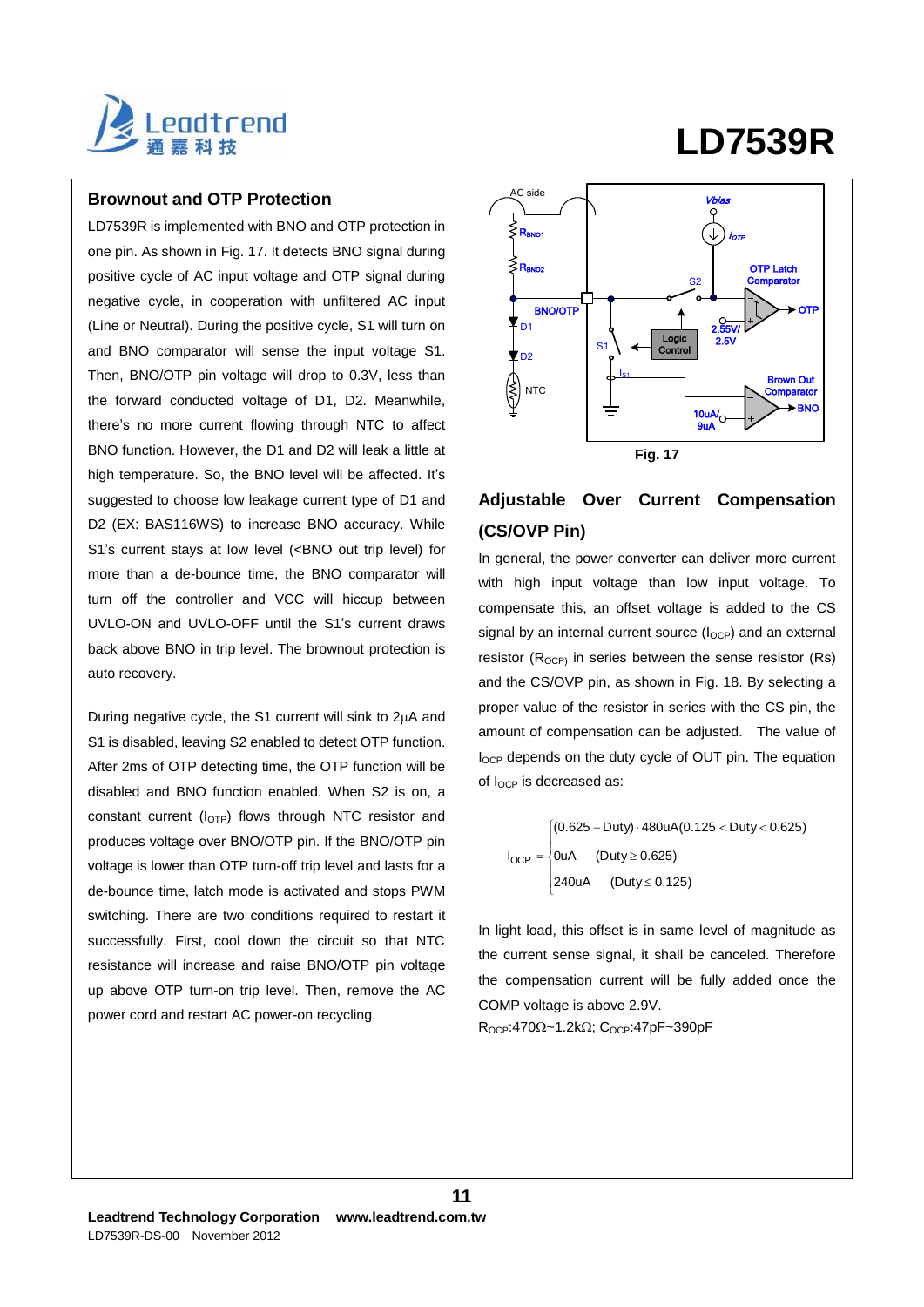



# **Output Over Voltage Protection (CS/OVP Pin) - Auto Recovery**

An output overvoltage protection is implemented in the LD7539R, as shown in Fig. 19 and 20. The auxiliary winding voltage is reflected to secondary winding and therefore the flat voltage on the CS/OVP pin is proportional to the output voltage. By sensing the auxiliary voltage via the divided resistors, LD7539R can sample this flat voltage level after some delay time to perform output over-voltage protection. This delay time is used to ignore the voltage ringing from leakage inductance of PWM transformer. The sampling voltage level is compared with internal threshold voltage 0.2V. If the sampling voltage exceeds the OVP trip level, an internal counter starts counting subsequent OVP events. The counter has been added to prevent incorrect OVP detection which might occur during ESD or lightning events. However, if typically 8 cycles of subsequent OVP events are detected, the OVP circuit switches the power MOSFET off until the next UVLO(on).





# **Over Load Protection (OLP) - Auto Recovery**

To protect the circuit from damage due to over-load condition and short or open-loop condition, the LD7539R is built in with smart OLP function. It also features auto recovery; see Fig. 21 for the waveform. In case of fault condition, the feedback system will force the voltage loop toward the saturation and then pull the voltage high on COMP pin (VCOMP). When the  $V_{\text{COMP}}$  ramps up to the OLP threshold and continues over OLP delay time, the protection will be activated and then turn off the gate output to stop the switching of power circuit.

With the protection mechanism, the average input power will be minimized to remain the component temperature and stress within the safe operating area.

# **LD7539R**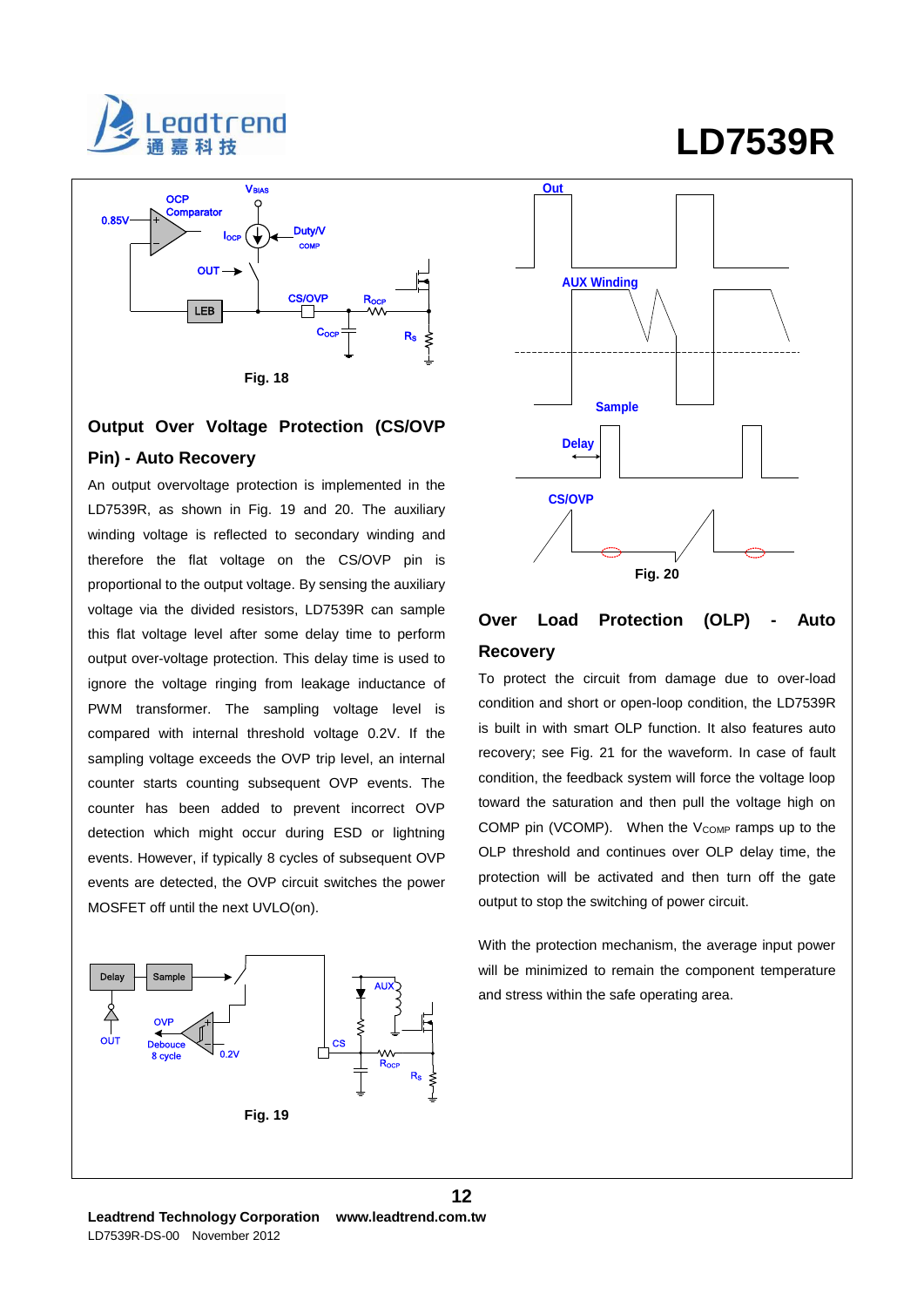



# **OVP (Over Voltage Protection) on Vcc - Auto Recovery**

The Vcc OVP function of LD7539R is auto-recoverable. If the OVP condition is not released, which is usually caused by open-loop of feedback, the Vcc will tripped the OVP level again and re-shutdown the output. The Vcc works in hiccup mode. Figure 22 shows its operation.

Otherwise, when the OVP condition is removed, the Vcc level will be resumed and the output will automatically return to the normal operation.



### **MOSFET Characteristic**

The MOSFET is divided into three operation regions, ohmic region, saturation region, and the cut-off region, shown as Fig. 23. For switching power supply applications, it shall operate in ohmic and cut-off region. Never reach the region of saturation; it would cause damage for acting beyond the maximum safety operating area. It's necessary to check the characteristic of MOSFET. Fig. 24 shows a totem pole architecture for the circuit of OUT. The output high level of OUT is at around VCC-1.5V. Refer to on-region characteristics of the MOSFET, check the saturation current of  $VGS_{H(MIN)}$  to make sure the saturation current is high enough to activate MOSFET to operate in ohmic region. In order not to decrease the voltage across VG, it's recommended not to connect a forward diode between the gate of the MOSFET and OUT pin, for example like Fig 25.

In addition, pulling VCC level high can keep VGSH in high level, for example:

1. Increase  $N_X$  value to pull VCC level high.

2. Increase VCC capacitance to improve VCC's performance to drop at startup transient, shown as Fig 26.

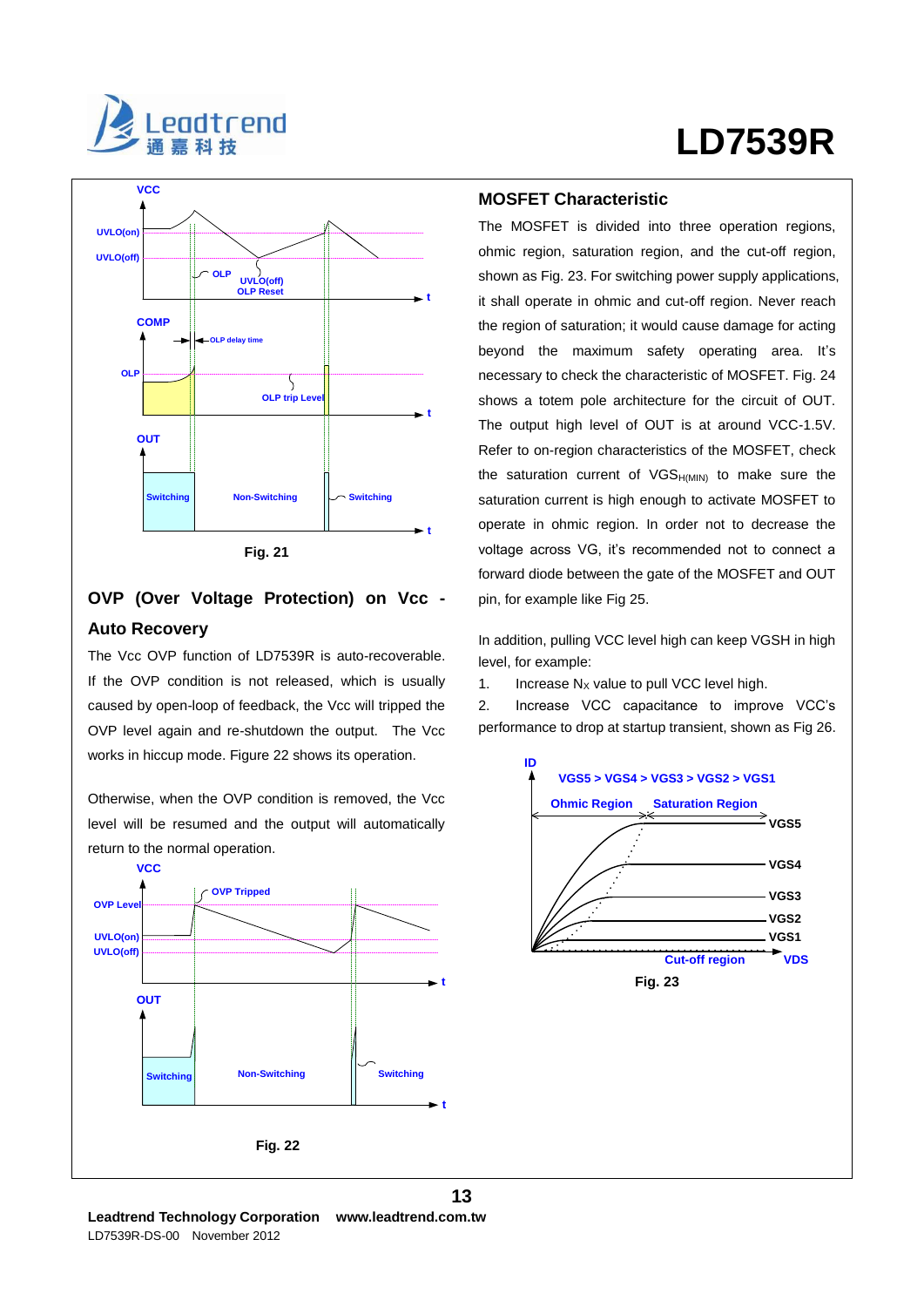

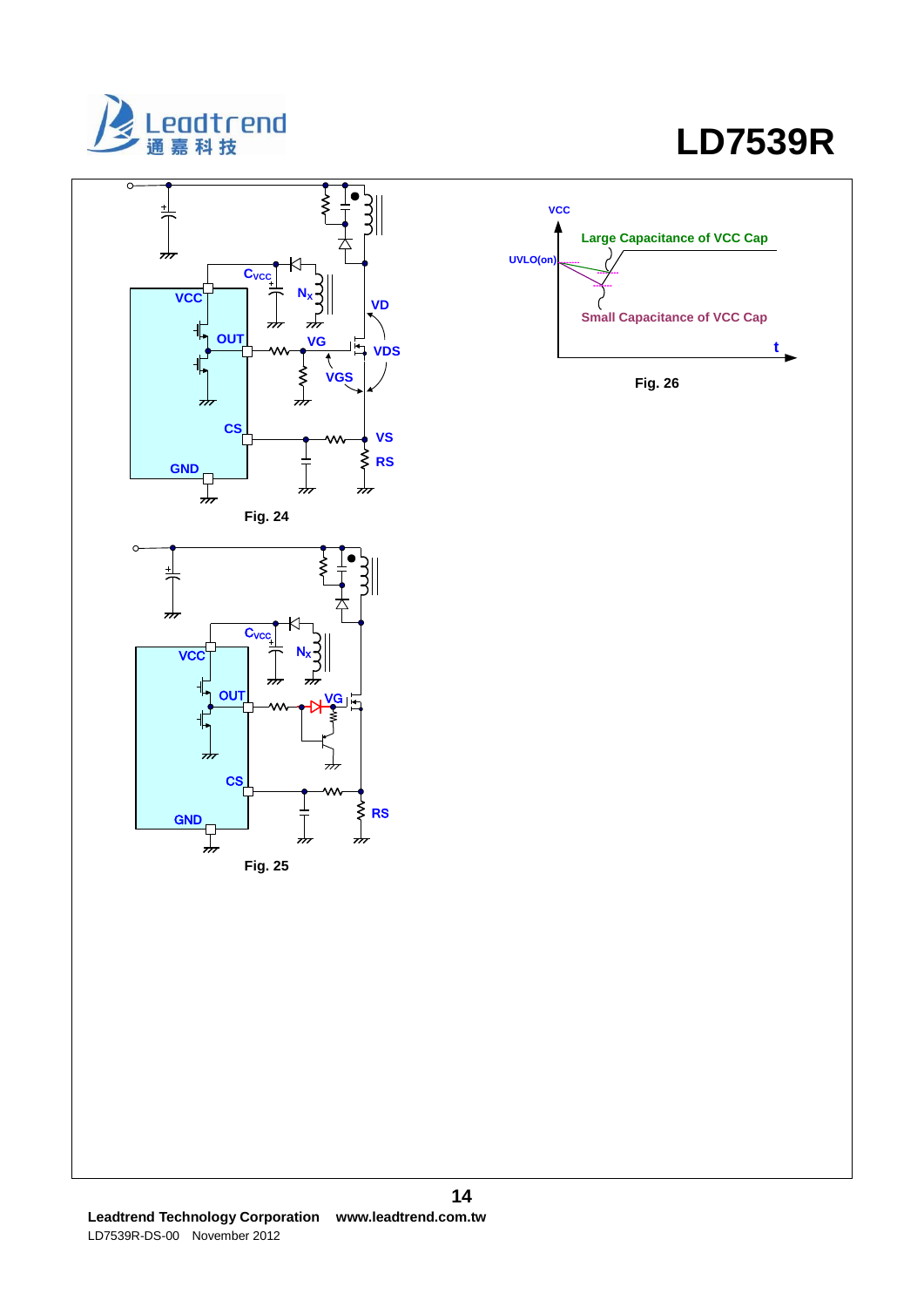



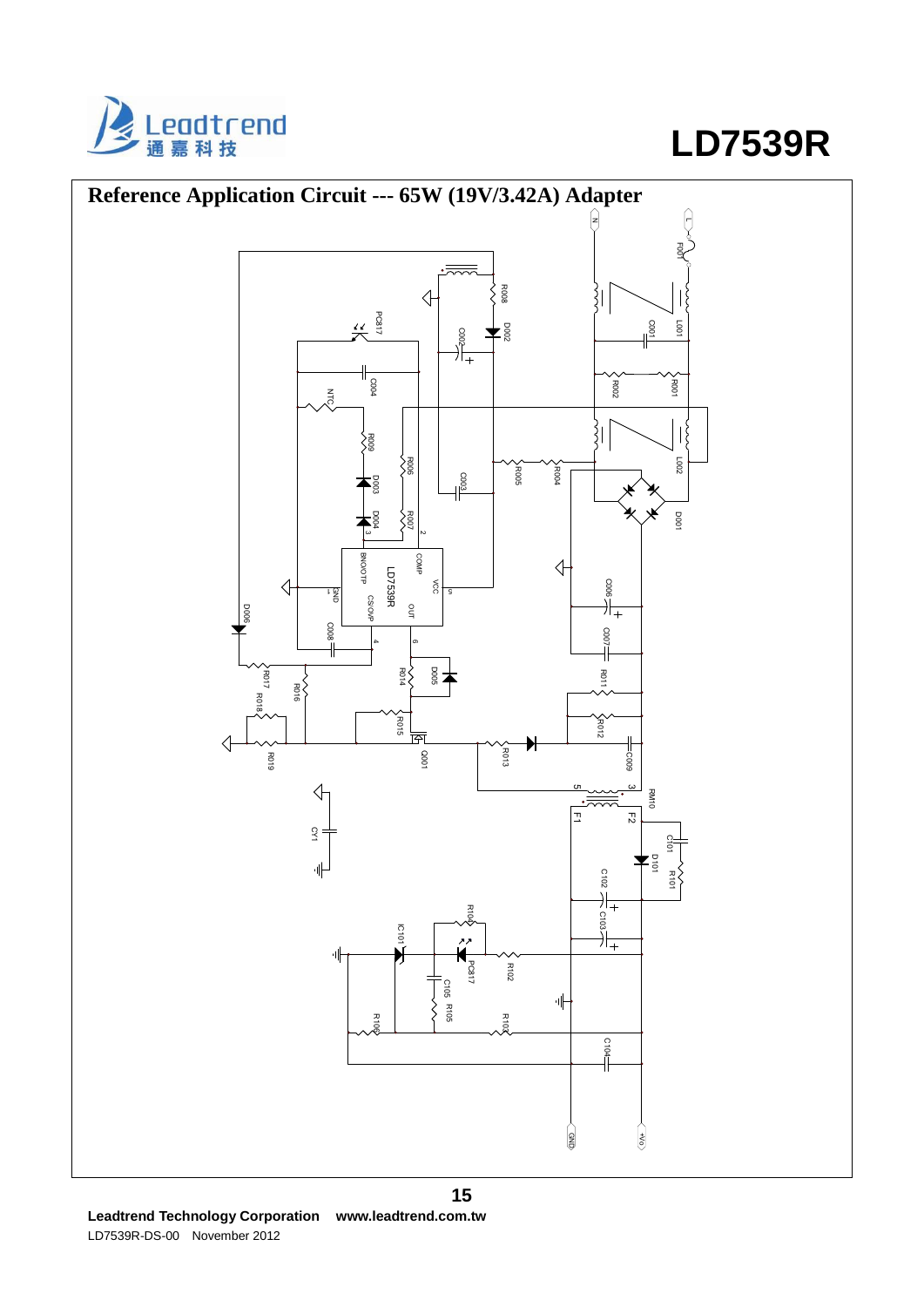

# **Package Information**

**SOT-26**





|        |             | <b>Dimension in Millimeters</b> |           | <b>Dimensions in Inches</b> |
|--------|-------------|---------------------------------|-----------|-----------------------------|
| Symbol | Min         | <b>Max</b>                      | Min       | <b>Max</b>                  |
| A      | 2.692       | 3.099                           | 0.106     | 0.122                       |
| в      | 1.397       | 1.803                           | 0.055     | 0.071                       |
| С      |             | 1.450                           |           | 0.057                       |
| D      | 0.300       | 0.500                           | 0.012     | 0.020                       |
| F      | 0.95 TYP    |                                 | 0.037 TYP |                             |
| Н      | 0.080       | 0.254                           | 0.003     | 0.010                       |
|        | 0.050       | 0.150                           | 0.002     | 0.006                       |
| J      | 2.600       | 3.000                           | 0.102     | 0.118                       |
| M      | 0.300       | 0.600                           | 0.012     | 0.024                       |
| θ      | $0^{\circ}$ | $10^{\circ}$                    | 0°        | $10^{\circ}$                |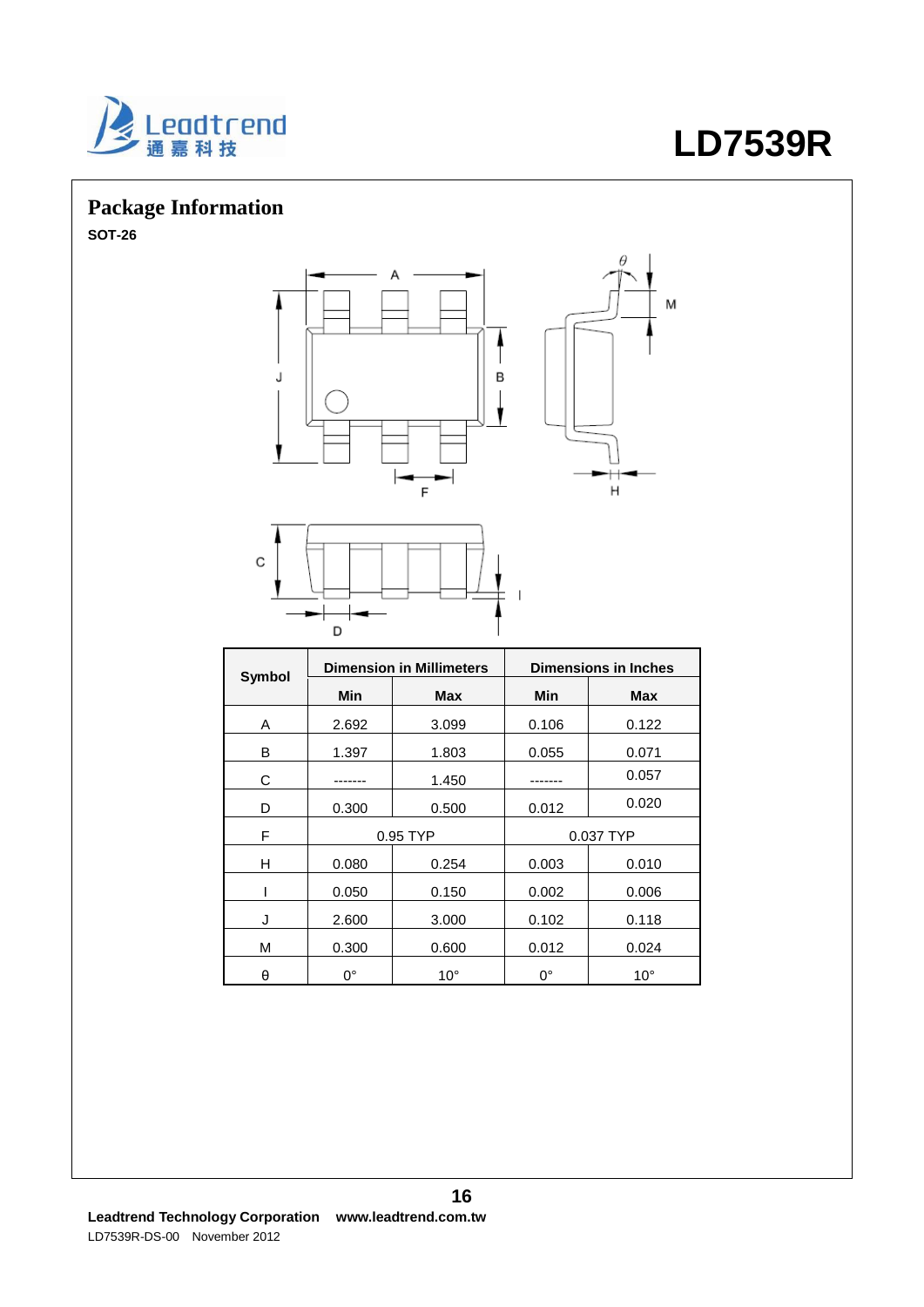

# **Package Information**

**DIP-8**



|        | <b>Dimension in Millimeters</b> |        | <b>Dimensions in Inches</b> |            |
|--------|---------------------------------|--------|-----------------------------|------------|
| Symbol | Min                             | Max    | <b>Min</b>                  | <b>Max</b> |
| A      | 9.017                           | 10.160 | 0.355                       | 0.400      |
| В      | 6.096                           | 7.112  | 0.240                       | 0.280      |
| С      |                                 | 5.334  |                             | 0.210      |
| D      | 0.356                           | 0.584  | 0.014                       | 0.023      |
| Е      | 1.143                           | 1.778  | 0.045                       | 0.070      |
| F      | 2.337                           | 2.743  | 0.092                       | 0.108      |
|        | 2.921                           | 3.556  | 0.115                       | 0.140      |
| J      | 7.366                           | 8.255  | 0.29                        | 0.325      |
|        | 0.381                           |        | 0.015                       |            |

### **Important Notice**

Leadtrend Technology Corp. reserves the right to make changes or corrections to its products at any time without notice. Customers should verify the datasheets are current and complete before placing order.